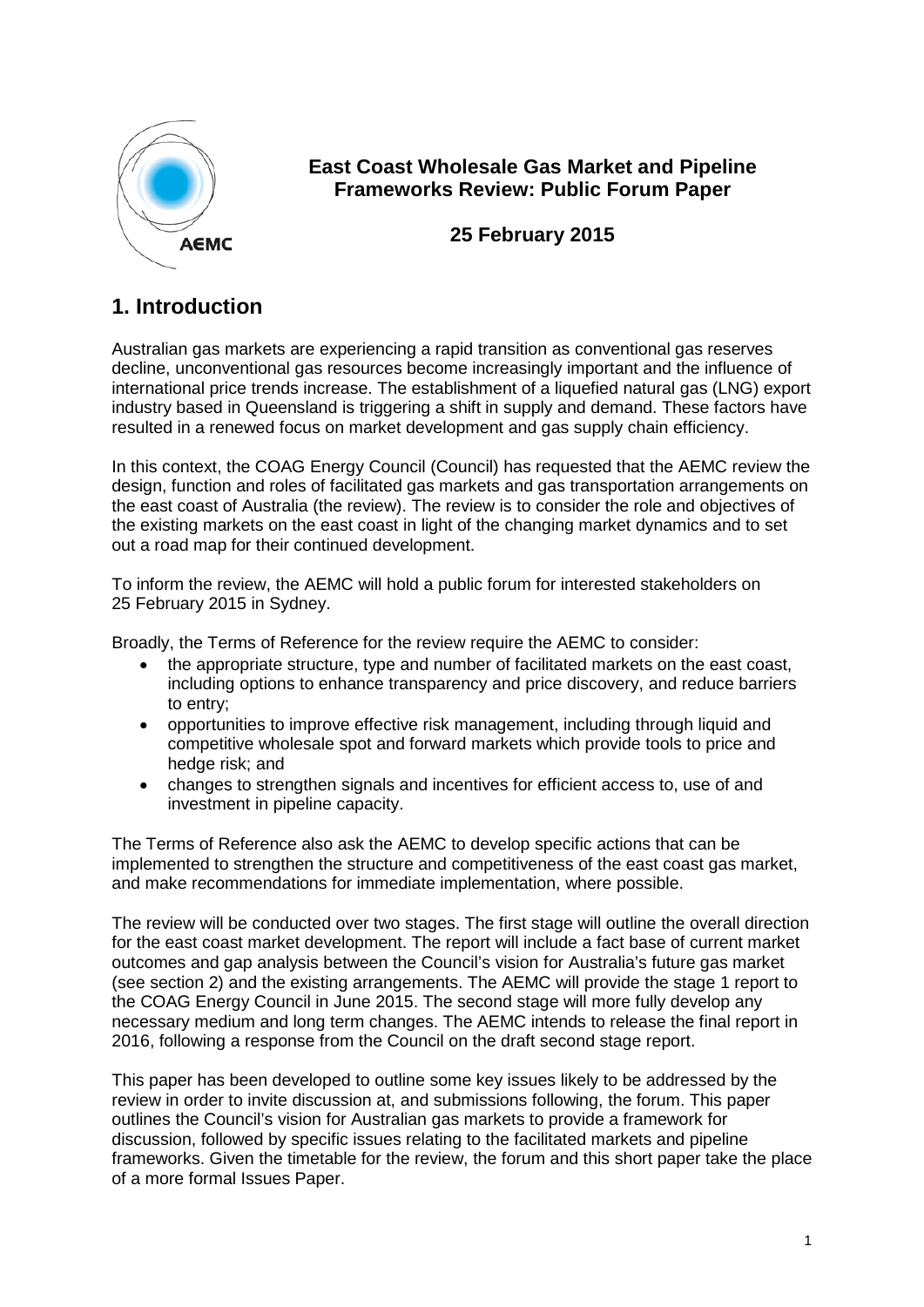# **2. The COAG Energy Council's vision**

At its December 2014 meeting, the Council outlined its vision for Australia's future gas market:<sup>[1](#page-0-0)</sup>

*The Council's vision is for the establishment of a liquid wholesale gas market that provides market signals for investment and supply, where responses to those signals are facilitated by a supportive investment and regulatory environment, where trade is focused at a point that best serves the needs of participants, where an efficient reference price is established, and producers, consumers and trading markets are connected to infrastructure that enables participants the opportunity to readily trade between locations and arbitrage trading opportunities.* 

The vision is supported by four work streams and related outcomes:

- 1. encouraging competitive supply;
- 2. enhancing transparency and price discovery;
- 3. improving risk management; and
- 4. removing unnecessary regulatory barriers.

The Terms of Reference requests that the AEMC consider issues relating to streams 2 to 4. Stream 1 'encouraging competitive supply' largely relates to issues outside the AEMC's remit. While the review may consider options to support the ability of gas supply to respond flexibly to changes in market conditions, specific matters relating to the investment environment for gas supply and to a "social licence for onshore natural gas development"<sup>[2](#page-1-0)</sup> will not be covered by the review.

The vision is also underpinned by the Gas Market Development Plan. [3](#page-1-1) The Development Plan outlines the actions the Council will initiate to improve competitive supply, transparency and price discovery, risk management and remove unnecessary regulatory barriers.

The vision has been developed following a number of recent reviews into the gas industry in Australia. In particular, the AEMC's 2013 *Gas Market Scoping Study* (Scoping Study)[4](#page-1-2) identified areas for improvement in the current regulatory and market arrangements, and highlighted the need for a strategic review of the direction the eastern Australian gas market should take over the next 10-15 years. Other reviews, such as the Australian Government's *Eastern Australian Domestic Gas Market Study* and the Victorian Government's *Gas Market Taskforce* have also identified areas for reform.

#### **2.1 Assessment framework**

The work of the AEMC is guided by the National Gas Objective (NGO). The NGO is set out in section 23 of the National Gas Law, which states:

*The objective of this Law is to promote efficient investment in, and efficient operation and use of, natural gas services for the long-term interests of consumers of natural gas with respect to price, quality, safety, reliability and security of supply of natural gas.*

The AEMC will develop an assessment framework for the review. This framework will be informed by the Council's vision and underpinned by the NGO. Consistent with the focus of

<https://scer.govspace.gov.au/files/2014/12/Gas-Market-Development-Plan-Dec-2014-FINAL.pdf>

 <sup>1</sup> COAG Energy Council, Australian Gas Market Vision, December 2014.

<span id="page-1-0"></span><sup>2</sup> COAG Energy Council, Australian Gas Market Vision, December 2014, Outcome 2, p. 3.

<span id="page-1-3"></span><span id="page-1-1"></span><sup>3</sup> COAG Energy Council, Gas Market Development Plan, December 2014, available:

<span id="page-1-2"></span><sup>4</sup> The Scoping Study also provides comprehensive background information on the eastern Australian gas market and market/regulatory arrangements.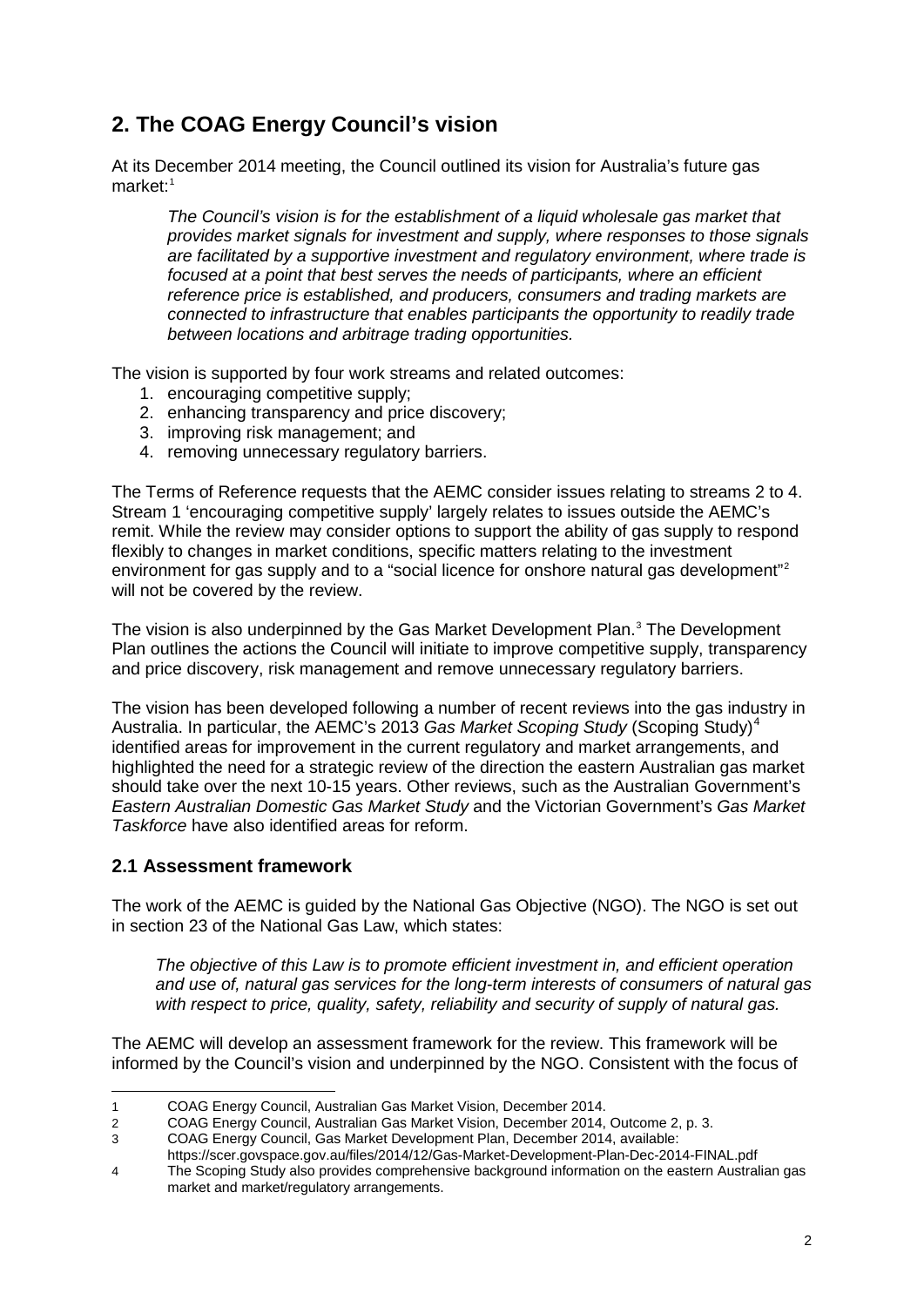the NGO on economic efficiency, the framework will be used to assess whether existing market and regulatory arrangements, as well as any potential developments or enhancements, would best allow gas to flow to where it is most highly valued and for the market to most readily adapt to changing supply and demand conditions over the long term.

The framework will build on factors previously identified and used by the AEMC and others, including whether arrangements: [5](#page-1-3)

- impose inefficient or unnecessary costs on parties;
- expose parties to risks that are not allocated efficiently or cannot be effectively managed;
- impede efficient investment decisions;
- act as a barrier to entry or otherwise deter competition; and
- fail to provide timely and accurate information required by the market.

The assessment itself will highlight any particular areas or issues that may benefit from further investigation and/or market or regulatory development. This assessment will be used to identify specific actions that can be implemented immediately, [6](#page-2-0) as well as over the medium to long-term,<sup>[7](#page-2-1)</sup> with the intention of progressing (and ideally resolving) any issues identified as being material in nature. These actions will include identifying any rule change recommendations for the Council's consideration.

## **3. Key issues**

#### **3.1 Introduction**

Eastern Australia has a number of facilitated gas markets: the Declared Wholesale Gas Market (DWGM) in Victoria, the Short Term Trading Market (STTM) with hubs at Adelaide, Sydney and Brisbane, and the Wallumbilla Gas Supply Hub (GSH).

The different markets were designed in response to specific circumstances and feature different sets of rules and arrangements. The markets supplement bilateral contracts between gas producers and shippers, and provide additional options for trading and managing risks.

There are two sets of pipeline carriage arrangements operating in eastern Australia:

- the market carriage model, which is in use in Victoria and which relies on market outcomes in the DWGM to determine the use of the Declared Transmission System (DTS) operated by AEMO; and
- the contract carriage model, which is in place on all other transmission pipelines in eastern Australia and relies on bilateral contracts between the pipeline owner and the shipper to allocate pipeline capacity.

The AEMC will apply the assessment framework for the review to examine whether the current market arrangements, with two different pipeline capacity management approaches and three types of facilitated markets, as well as bilateral wholesale gas supply and transportation contracts, best facilitate the achievement of the Council's vision and are in the long term interests of consumers.

<span id="page-2-2"></span> <sup>5</sup> See, for example: K Lowe Consulting, Gas Market Scoping Study: a report for the AEMC, July 2013, p.

<span id="page-2-0"></span><sup>86. 86. 6 6 6</sup> Consistent with stage 1 of the review.<br><sup>7</sup> Consistent with stage 2 of the review.

<span id="page-2-1"></span>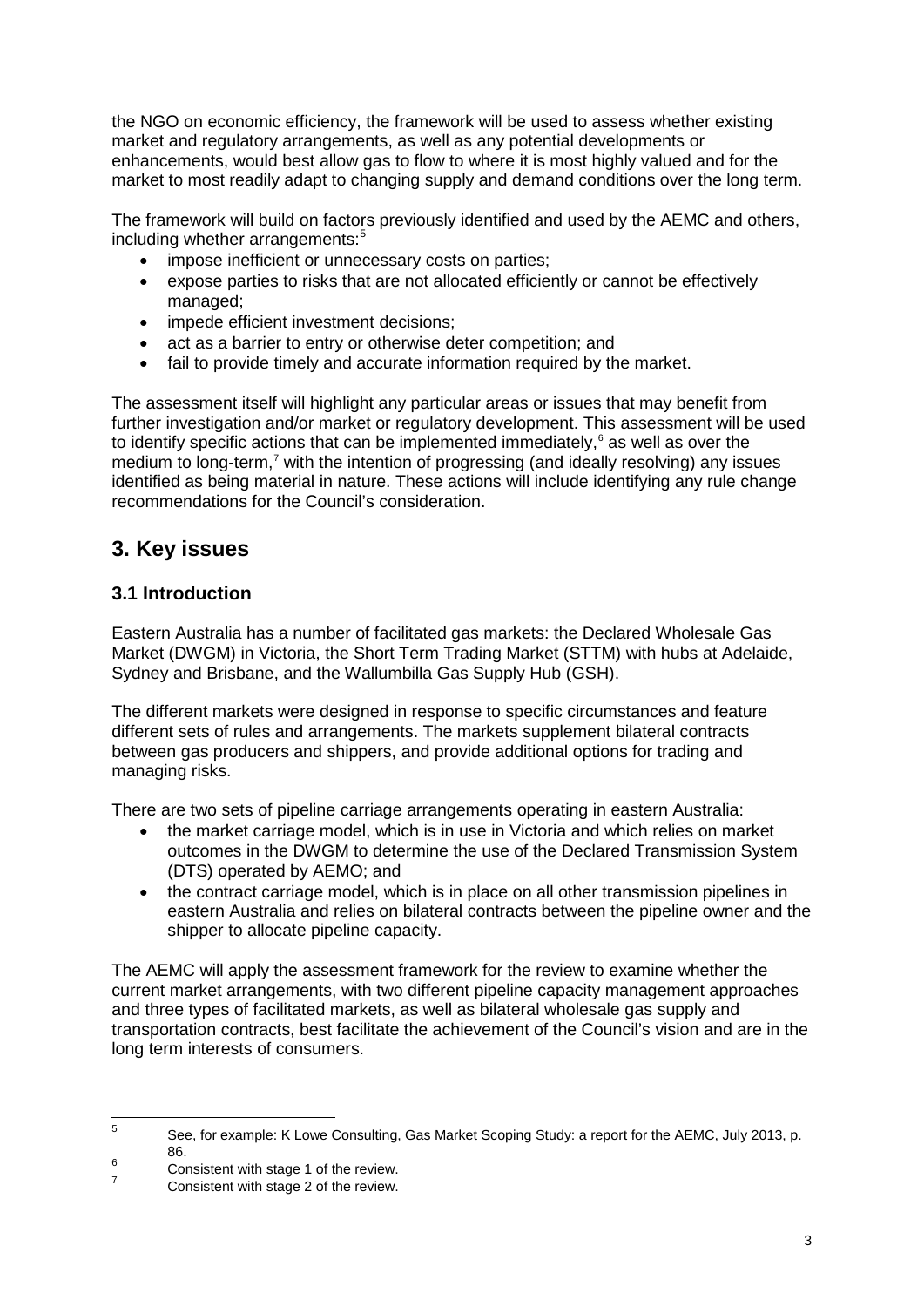## **3.2 Facilitated markets**

In the review, the AEMC will consider the appropriate structure, type and number of facilitated markets on the east coast, having regard to the current arrangements and changing gas market conditions. The AEMC will assess short and longer term options to improve outcomes in the markets and to guide their continued development in a coordinated manner. Opportunities to improve the accuracy and transparency of market information will be considered, where these can enhance the price discovery process and support competition in upstream and downstream markets.

#### **Facilitated markets**

- 1. Given their performance to date, are the existing markets able to facilitate transactions required to manage current conditions?
- 2. Will the current market framework be able to facilitate transactions that may be required to meet future conditions?
- 3. Are there barriers to using the wholesale markets, for instance for new entrant retailers or for large users wishing to participate directly in the markets?
- 4. What opportunities are there for improved integration between the markets?

## **3.2.1 The STTM**

The Short Term Trading Market (STTM) is a compulsory market operating at three demand centres on the east coast. Trading at the first two STTM hubs (Sydney and Adelaide) commenced in September 2010, and the Brisbane hub was introduced in late 2011.

The STTM was established by the Ministerial Council on Energy following recommendations by the Gas Market Leaders Group (GLMG) in 2006. The STTM was designed to provide a transparent and efficient market based pricing mechanism that would complement rather than replace the bilaterally negotiated gas supply agreements (GSA) or gas transportation agreements (GTA).<sup>[8](#page-2-2)</sup>

The STTM was established to replace existing gas balancing arrangements at delivery points within the hubs, provide price signals to enable participation of all major gas users and price congestion.<sup>[9](#page-3-0)</sup> The STTM also provides historical and short-term information (less than three days) to participants, including processing and pipeline capacity data, and pipeline flow data to facilitate secondary trading.<sup>[10](#page-3-1)</sup>

AEMO is responsible for operating the market,<sup>[11](#page-3-2)</sup> and participants in the STTM place dayahead offers to deliver to and bids to purchase gas from the hub. The bids and offers are matched and cleared at a single ex-ante market price that applies to all gas that passes through the hub.[12](#page-3-3) Participants that offer gas below the market price are scheduled by AEMO.

Participants that operate according to the ex-ante schedule are charged the ex-ante price for any imbalances in injections and withdrawals. Departures from the schedule are subject to deviation charges.

<span id="page-3-4"></span><sup>8</sup> Gas Market Leaders Group, National Gas Market Development Plan, June 2006.

<span id="page-3-0"></span><sup>&</sup>lt;sup>9</sup> Department of Industry, Eastern Australian Domestic Gas Market Study, January 2014, p. 91.

<span id="page-3-2"></span><span id="page-3-1"></span><sup>10</sup> Department of Industry, Eastern Australian Domestic Gas Market Study, January 2014, p. 105.

However, pipeline infrastructure and the pipeline schedule are the responsibility of the pipeline operator, not AEMO.

<span id="page-3-3"></span><sup>12</sup> Department of Industry, Eastern Australian Domestic Gas Market Study, January 2014, pp. 105 & 122.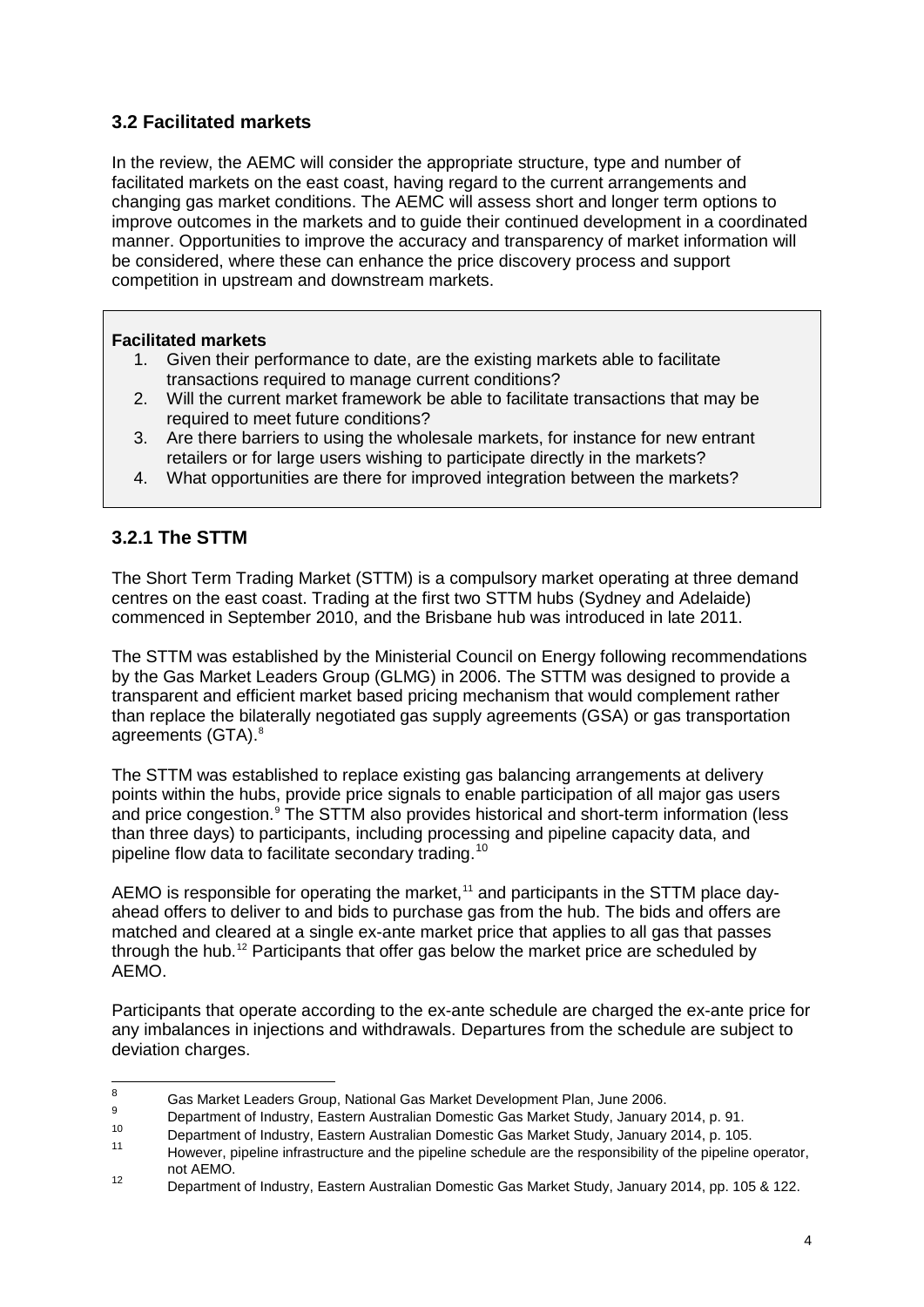#### **Is the STTM still fit for purpose?**

The Scoping Study found that views about the value of the STTM were mixed. Some stakeholders considered that the market provided them with a useful way to manage their imbalances and had enhanced the level of price transparency in the market. Others, however, questioned the value of the market and suggested that: little trade was actually undertaken through the STTM; prices were not particularly informative; and there was little evidence to suggest smaller players were able to rely solely upon the STTM to purchase gas. These stakeholders considered that the STTM has imposed significant costs on participants and pipeline owners, and given rise to significant risks that cannot be hedged.<sup>[13](#page-3-4)</sup>

The Scoping Study recommended that a detailed review of the STTM be undertaken to determine whether improvements can be made to its design that would better promote the NGO.<sup>[14](#page-4-0)</sup>

#### **The STTM**

- 1. Are the original objectives for the STTM still relevant and compatible with the new Council vision? How have stakeholders' experience with the STTM corresponded to initial expectations?
- 2. Are all STTM hubs (Sydney, Adelaide and Brisbane) delivering value to market participants?
- 3. What design features of the STTM could be improved to reduce costs and improve efficiency? (eg is there a role for intra-day trading?)
- 4. Given that most gas supply is bilaterally contracted, is it realistic to expect that prices in the STTM will signal underlying supply and demand conditions? If not, what is the role and value of STTM within the broader gas market framework?

## **3.2.2 The Wallumbilla GSH**

The GSH commenced at Wallumbilla in 2014 as a voluntary wholesale exchange. The GSH was developed to allow market participants greater flexibility to manage portfolios outside of long-term contracts.<sup>[15](#page-4-1)</sup> The market was established to provide a reference price that would support a financial derivative market to manage risk, guide investment and transactions decisions, facilitate trading through standardisation of contracts, and promote secondary pipeline capacity trading.[16](#page-4-2)

The Wallumbilla site was chosen as a result of the anticipated growth in coal seam gas (CSG) development in the region and because it sits at the intersection of three major transmission pipelines: the Roma to Brisbane Pipeline (RBP), the South West Queensland Pipeline (SWQP) and the Queensland Gas Pipeline (QGP).<sup>[17](#page-4-3)</sup>

While these pipelines are connected at Wallumbilla, constraints within the hub mean that there are three physical trading locations: the RBP, the SWQP and the QGP. The pipelines also operate at different pressures and under different contractual arrangements with two

<sup>13</sup> K Lowe Consulting, Gas Market Scoping Study: a report for the AEMC, July 2013, pp. 95-96.

<span id="page-4-4"></span><span id="page-4-2"></span><span id="page-4-1"></span><span id="page-4-0"></span>

<sup>&</sup>lt;sup>14</sup><br>K Lowe Consulting, Gas Market Scoping Study: a report for the AEMC, July 2013, p. iii.<br>
16 Standing Council on Energy and Resources, NGR Explanatory Material, 2013.<br>
16 AEMO, Detailed Design for a Gas Supply Hub at Wa

<span id="page-4-3"></span>Energy and Resources), October 2012. <sup>17</sup> Department of Industry, Eastern Australian Domestic Gas Market Study, January 2014, p. 123.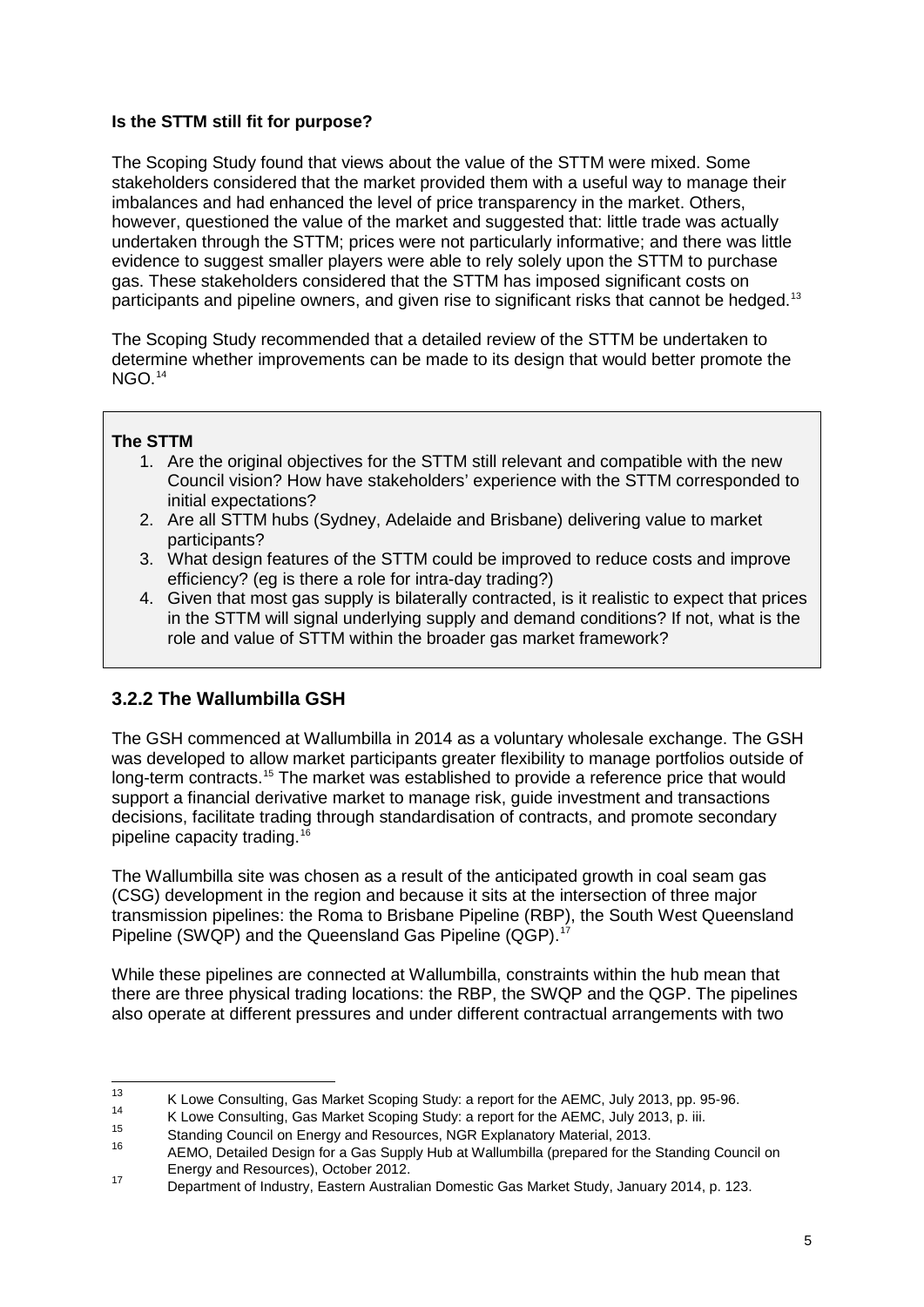pipeline owners (APA Group and Jemena). As such, there is no single physical location that allows shippers to trade across the Wallumbilla hub.<sup>[18](#page-4-4)</sup>

In order to improve liquidity and price transparency, AEMO is working with industry to investigate how a single trading zone might be established at Wallumbilla. Consideration is being given to a number of approaches, with the challenge being to minimise complexity and/or cost (for example, the cost of removing the physical constraints at the hub has been estimated at over \$100 million).<sup>[19](#page-5-0)</sup> AEMO is also undertaking a similar process to explore how a second supply hub might be implemented at Moomba.

#### **Wallumbilla Gas Supply Hub**

- 1. Is Wallumbilla adding value to the way participants manage their gas portfolios and what directions should the development of the market take?
- 2. How does trading at Wallumbilla impact on trading in other wholesale markets?
- 3. Would the establishment of a GSH at Moomba facilitate additional trade? Would a Moomba GSH impact on liquidity at Wallumbilla?
- 4. How useful is the information provided by the Wallumbilla hub to market participants and what additional information could be provided to improve accuracy and transparency at the GSH?

## **3.2.3 The Declared Wholesale Gas Market (DWGM)**

The Declared Wholesale Gas Market (DWGM) is a compulsory market operating across the DTS in Victoria. It was established by the Victorian Government in March 1999, although some features of the market were revised in 2007.

In the DWGM, market participants trade their daily imbalances, or the differences between forecast injections and withdrawals. However, participants generally endeavour to align their intended daily gas injections and withdrawals to avoid exposure to the spot market. $20$ 

Gas volumes in the DWGM are scheduled by AEMO, based on demand forecasts and injection and withdrawal bids. Prices are determined through an ex-ante scheduling process and rescheduled a further four times a day.

The outcomes of the DWGM determine the use of the DTS, which is operated as a market carriage system. As such, market participants do not have GTAs or hold firm access rights, but instead pay the pipeline owner a tariff for use of the DTS. Theses tariffs are part of the pipeline owner's access arrangement that is approved by the AER.

The original rationale for the adoption of the DWGM and the market carriage model in Victoria was based on the following factors:<sup>[21](#page-5-2)</sup>

- 1. The physical characteristics of the DTS: a meshed network with limited linepack and highly variable demand, meaning that it must be closely managed to ensure gas flows in the manner required and the integrity of the system is maintained;
- 2. Expected to support full retail contestability: the DWGM was seen as a way of encouraging new entry by retailers because they would not need to enter into long

<span id="page-5-3"></span><sup>&</sup>lt;sup>18</sup> AEMO, Gas Supply Hub: Cost and Scoping Report (prepared for the Standing Council on Energy and Resources, May 2012, p. 18.

<span id="page-5-0"></span><sup>19</sup> AEMO, Gas Supply Hub: Cost and Scoping Report (prepared for the Standing Council on Energy and<br>Resources, May 2012, p. 23.

<span id="page-5-1"></span><sup>20</sup> AEMO, Guide to Victoria's Declared Wholesale Gas Market, February 2012, p. 11.<br>21 AEMO, Guide to Victoria's Declared Wholesale Gas Market, February 2012, p. 11.

<span id="page-5-2"></span>K Lowe Consulting, Gas Market Scoping Study: a report for the AEMC, July 2013, p. 11.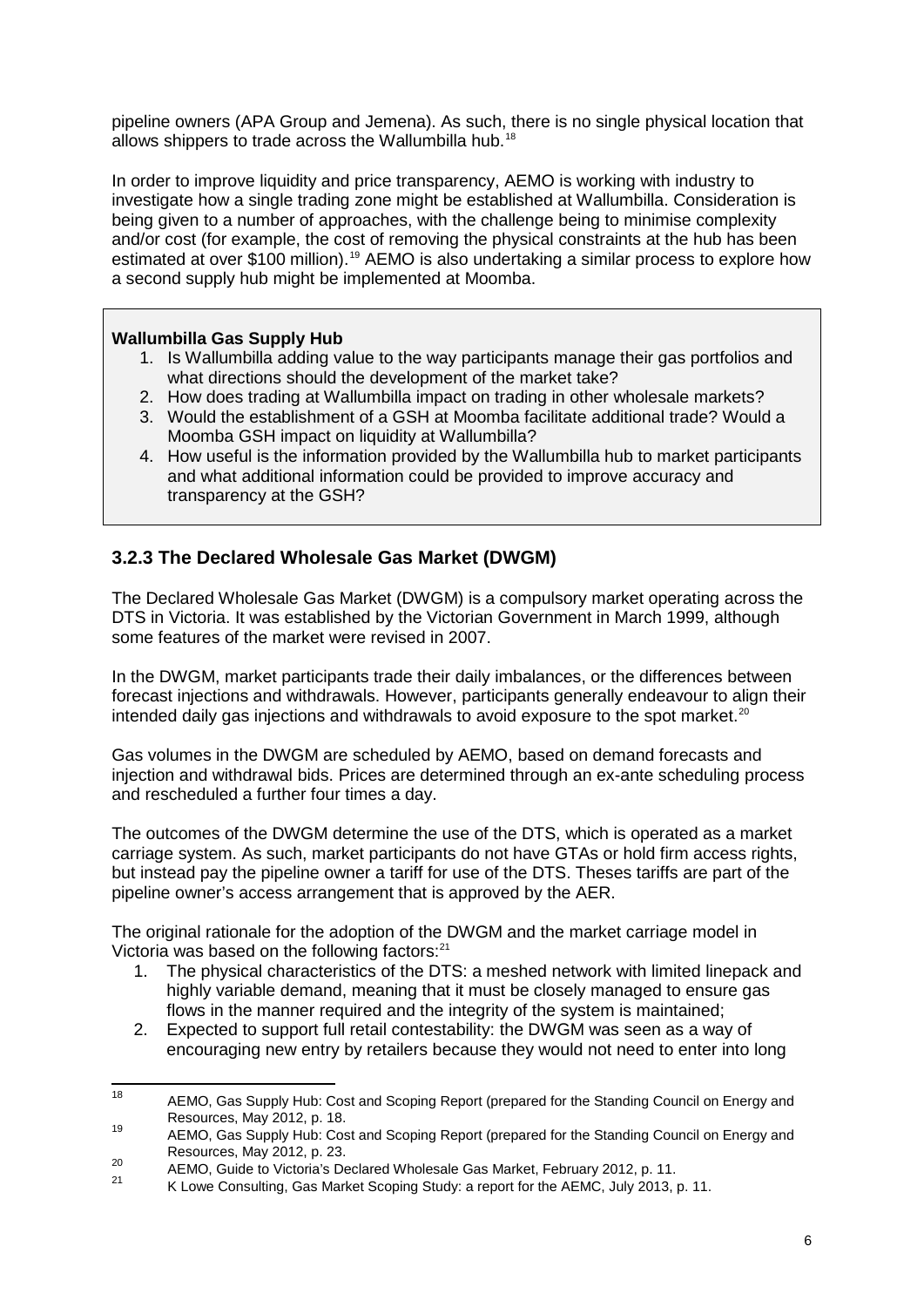term gas transportation agreements and they would have equivalent access as incumbent shippers to a mechanism to trade imbalances and purchase gas at the spot price; and

3. Designed to encourage diversity of supply and upstream competition: the transparency of pricing provided by the DWGM and the operation of the market carriage model were also expected to encourage the development of new sources of supply and upstream competition.

Some features of the current DWGM, particularly the intra-day rescheduling, were introduced in 2007 to meet the expected increase in participation in the market by gas-fired electricity generators. The intra-day rescheduling provided flexibility by allowing participants to modify their daily requirements. This service was expected to be particularly useful for generators to enable them to meet fluctuations in electricity demand.<sup>[22](#page-5-3)</sup>

#### **Is the DWGM still fit for purpose?**

The DWGM and the associated market carriage model are substantially different from the arrangements which operate outside of Victoria. The Scoping Study and the Victorian Gas Market Taskforce therefore considered both the effectiveness of the DWGM in its own right and in the wider context of its interaction with the broader east coast market. These reviews identified a number of areas requiring attention, as follows. $23$ 

#### • **Market inconsistencies**

Inconsistencies between the risk management frameworks adopted in the DWGM and STTM (eg the market price cap, the cumulative price threshold and prudential requirement arrangements) and differences between other market design elements (eg the start of the gas day) may be imposing unnecessary costs on market participants operating across the two markets.

#### • **Inadequate investment signals**

The lack of firm access rights on the DTS impedes market-led investment in pipeline capacity expansions. It has also been suggested that the framework for regulated investment in the DTS may not be responsive enough to allow this form of investment to meet the needs of the market participants (eg as regulatory periods may delay investment decisions by the owner of the pipeline). The Scoping Study recommended that the regulatory investment process should be reviewed, as should the prospects for introducing tradeable transmission rights into the DTS. $^{24}$  $^{24}$  $^{24}$ 

#### • **Limitations of existing capacity instruments**

The DWGM features two instruments – Authorised Maximum Daily Quantity (AMDQ) and AMDQ credit certificates (AMDQ cc) – which provide some physical capacity rights (tie breaking rights and protection against curtailment under certain conditions). They also provide a hedge against some price risks arising from uplift charges.<sup>[25](#page-6-2)</sup> However, they do not provide a hedge against all forms of uplift charges, and concerns have also been identified regarding their liquidity and complexity.

<sup>&</sup>lt;sup>22</sup> VENCorp, Victorian Gas Market Pricing and Balancing Review: Recommendations to Government 30 June 2004, 2004, pp. 21-24.

<span id="page-6-0"></span><sup>23</sup> Conce 2004, 2004, pp. 21 24.<br>K Lowe Consulting, Gas Market Scoping Study: a report for the AEMC, July 2013, pp. 109-110, 113-121; and Victorian Government, Gas Market Taskforce: Supplementary Report, October 2013, pp. 78- 82.

<span id="page-6-3"></span><span id="page-6-1"></span><sup>&</sup>lt;sup>24</sup> K Lowe Consulting, Gas Market Scoping Study: a report for the AEMC, July 2013, p. iii.

<span id="page-6-2"></span><sup>25</sup> Uplift charges are levied on participants to fund Ancillary Payments when there is a need to inject out of merit order gas (ie high priced gas).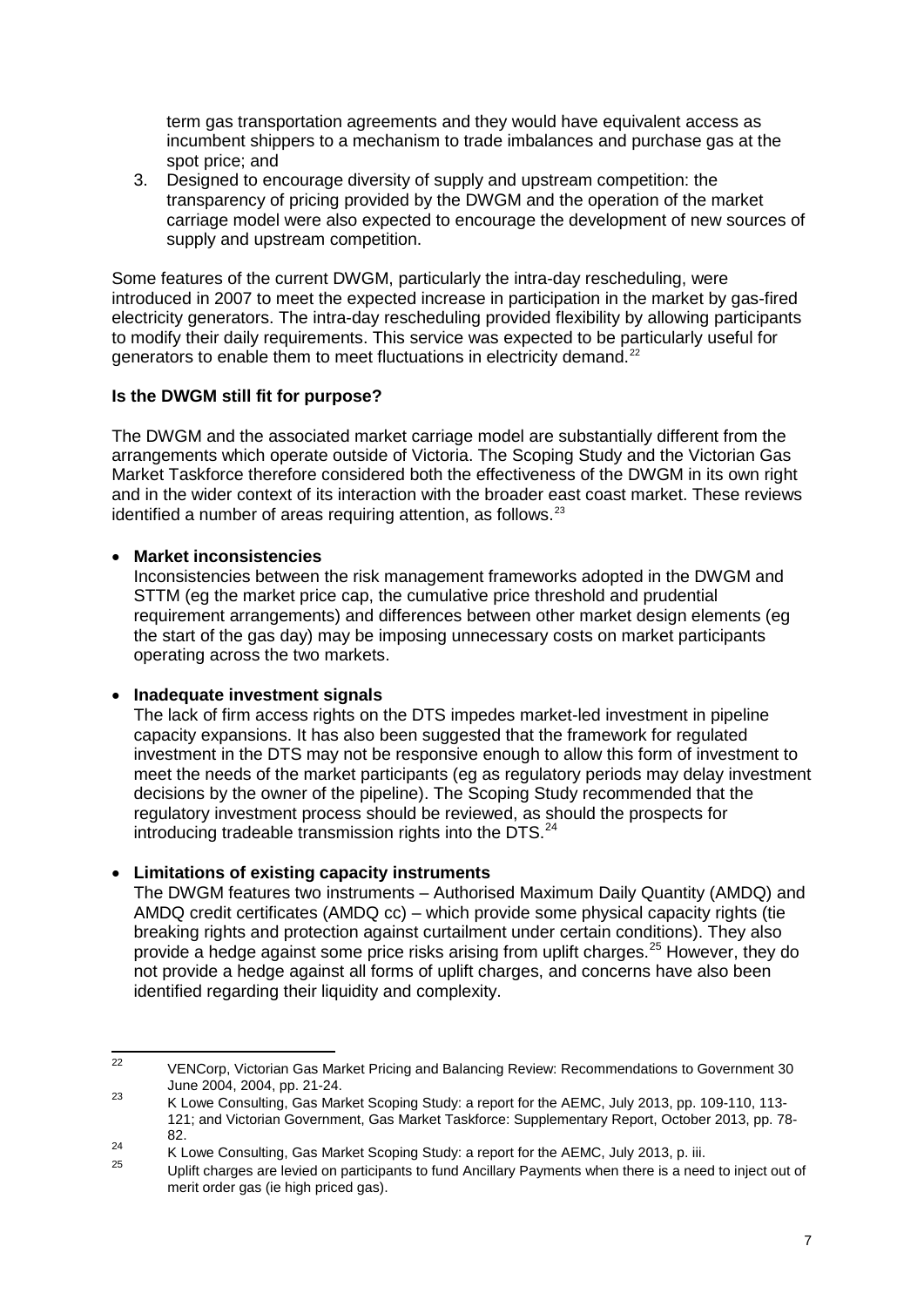#### • **Financial hedging products**

The AEMC understands the ASX Wholesale Gas Futures product provides a hedge against the 6am ex-ante market price. However, this product has rarely been used and is a limited tool in terms of the ability to manage all price risks in the market.

#### • **Complexity of market arrangements**

Concerns have been raised that perceived complexity in the market may be impeding market entry, risk management practices and the emergence of risk management products, and efficient investment. In particular, the Reith Review suggested that the difficulty in obtaining firm capacity and the need to manage 'unhedgeable' price risks may have led some gas-fired generators to have decided not to connect to the DTS.<sup>[26](#page-6-3)</sup>

#### • **Difficulties in exporting gas**

The issues identified above all appear to have contributed to concerns regarding the ability to use the DTS to export gas away from Victoria. While the main focus of these concerns has been on export to NSW via Culcairn, they may also extend to exports to South Australia via the Port Campbell to Iona (PCI) pipeline. This issue is likely to become of increasing importance as gas flows change in response to LNG exports.

#### **The DWGM**

- 1. Are the original objectives and rationale for the DWGM relevant and compatible with the Council's vision?
- 2. Is investment in the DTS occurring in an efficient and timely manner? Or are there limitations with the current investment and/or regulatory framework?
- 3. Do the DWGM arrangements inhibit the transportation of gas between the DTS and interconnected pipelines?
- 4. How could the market design be amended to provide additional tools for participants to manage price and volume risk in the DWGM?

## **3.3 Transmission pipelines**

The current gas access regime has its genesis in a series of COAG agreements in the 1990s. Based largely on the national access regime in Part IIIA of the *Trades Practices Act*  1974 (TPA),<sup>[27](#page-7-0)</sup> the Gas Pipeline Access Law and Gas Code were introduced in 1997.

The objectives of the Gas Code were to:<sup>[28](#page-7-1)</sup>

- a) facilitate the development and operation of a national market for natural gas;
- b) prevent abuse of monopoly power;
- c) promote a competitive market for natural gas in which customers may choose suppliers, including producers, retailers and traders;
- d) provide rights of access to natural gas pipelines on conditions that are fair and reasonable for both service providers and users; and
- e) provide for resolution of disputes.

A key element of the Code was the provisions that governed which pipelines would be covered by it. Largely mirroring the declaration and access undertaking provisions of Part

<span id="page-7-2"></span><sup>&</sup>lt;sup>26</sup> Victorian Government, Gas Market Taskforce: Supplementary Report, October 2013, p. 80.

<span id="page-7-1"></span><span id="page-7-0"></span><sup>&</sup>lt;sup>27</sup> Now the Competition and Consumer Act 2010.

Gas Code, p. 1.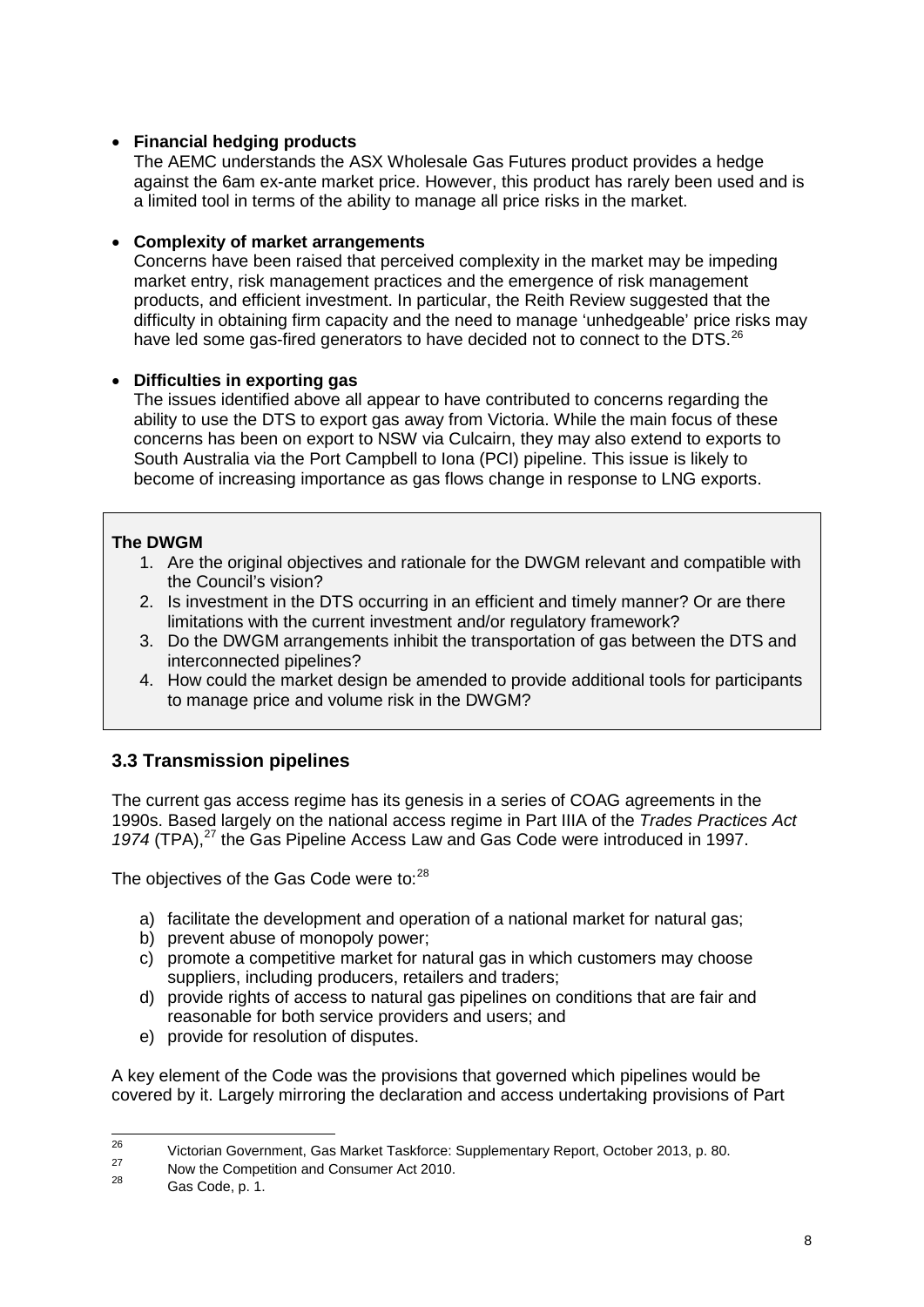IIIA of the TPA, these provisions allowed a pipeline to become covered if it satisfied all of the coverage criteria and for coverage to be revoked if one or more of these criteria were not satisfied. Most of the pipelines that had been built before the Code came into effect were covered from its commencement.

Following a series of reviews, including the 2002 COAG (or "Parer") review of energy market reforms, the Productivity Commission's 2003-04 review of the gas access regime and the 2006 Expert Panel report on energy access pricing, a new regulatory framework was introduced in 2008 in the form of the National Gas Law (NGL) and National Gas Rules (NGR). This new framework included a number of revisions to the gas access regime:

- the criteria for a pipeline to be covered under the regime were updated to bring them into line with the declaration criteria in Part IIIA of the TPA. In particular, access would need to promote a "material" increase in competition;
- the option of a lighter handed form of regulation was introduced to reduce the regulatory burden in those cases where a service provider is unable to exercise a substantial degree of market power; and
- a 15 year no-coverage option was also introduced to address concerns that the prospect of regulation might have a "chilling effect" on investment in new pipelines.

These revisions also established the National Gas Services Bulletin Board, introducing obligations on both regulated and unregulated market participants to provide information to AEMO. The objective of the Bulletin Board was to facilitate improved decision making and gas trade through the provision of readily accessible and up-to-date system and market information.[29](#page-7-2)

#### **Is the current gas access regime fit for purpose?**

As discussed earlier in this paper, the gas market environment has changed significantly in recent years. Many new pipelines have been constructed, most recently the LNG pipelines in Queensland and, prior to that, the Eastern Gas Pipeline, the SEA Gas pipeline and QSNLink, amongst others. As a result, there is now much greater interconnection across the east coast than in the 1990s, with most large demand centres now having access to multiple sources of gas.

A major difference in the regulatory environment has been a reduction in the number of covered transmission pipelines. Of the major transmission pipelines, only the RBP and the DTS are subject to full regulation,  $30$  with relatively few others subject to light regulation.  $31$ 

In the Scoping Study, a number of issues were identified with the market and contract carriage models and it was suggested that: [32](#page-8-2)

- a review be carried out on how investment under the market carriage model could be improved (see above); and
- consideration be given to how to reduce search, transaction and co-ordination costs associated with spot or very short term capacity trades to facilitate this form of capacity trading by shippers using contract carriage pipelines (eg through the development of standardised contracts or through a listing service on the Bulletin Board).

<span id="page-8-3"></span><span id="page-8-0"></span><sup>&</sup>lt;sup>29</sup> Gas Market Leaders Group, National Gas Market Development Plan, Report to MCE, June 2006, p. 3.<br><sup>30</sup> The Central Ranges Pipeline is also subject to full regulation.<br><sup>31</sup> The Carpentaria Gas Pipeline, the Central West

<span id="page-8-2"></span><span id="page-8-1"></span>are subject to light regulation.<br>32 K Lowe Consulting, Gas Market Scoping Study, A report for the AEMC, July 2013, p. 124.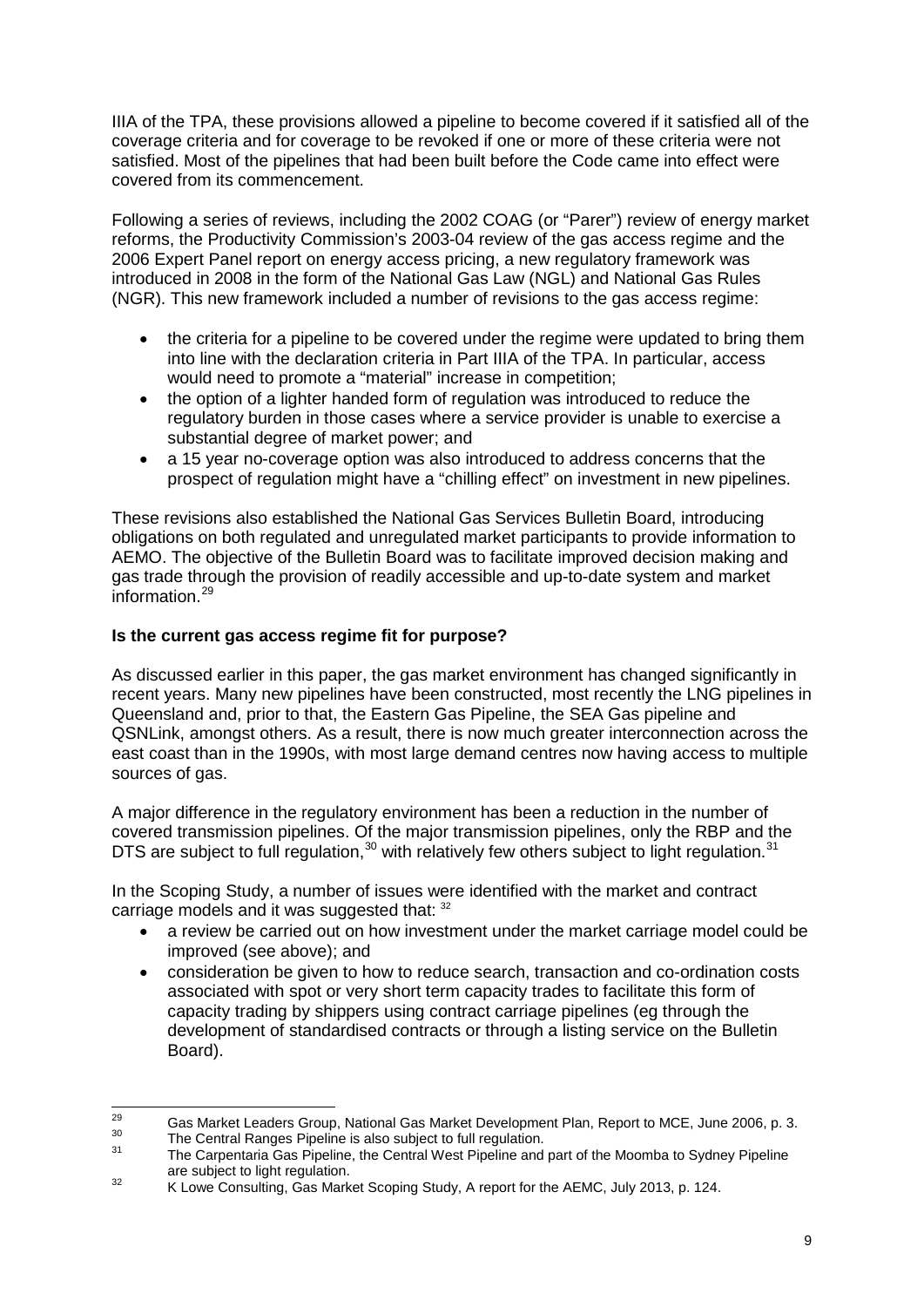The COAG Energy Council has also considered the latter of these issues through a Regulation Impact Statement process. The conclusion of this process was that the Council's Senior Committee of Officials (SCO) recommended a package of measures including improvements to the Bulletin Board, development of standardised contracts, and the provision of additional information on pipeline utilisation and capacity trading on the Bulletin Board.<sup>[33](#page-8-3)</sup>

Improvements to the capability of the Bulletin Board, including the establishment of a capacity listing service, were implemented in December 2013.<sup>[34](#page-9-0)</sup> However, the provision and publication of additional information on the Bulletin Board will require changes to be made to the NGR through the submission of a rule change request to the  $AEMC$ <sup>[35](#page-9-1)</sup>

More recently, other reviews have made suggestions for more fundamental reform to the current gas access regime. For example, the *Eastern Australian Domestic Gas Market Study* recommended that consideration be given to whether the contract and market carriage models will best serve the needs of the future market. [36](#page-9-2)

The Victorian Gas Market Taskforce recommended investigating options to develop uniform transmission capacity rights and to facilitate more transparent and liquid trade in transmission capacity. The review found that different arrangements for access to pipelines across different regions may restrict the ability of parties to trade.<sup>[37](#page-9-3)</sup>

Similarly, the then Victorian Government released an Energy Statement in 2014, which advocated the creation of a single set of principles or rules for access to all east coast pipelines, with the aim of promoting the trade of pipeline capacity and the sale by pipeline owners of unused capacity, including the provision of clear and transparent information on the availability of capacity.  $38$ 

#### **Transmission pipelines**

- 1. Are the original objectives of the gas access regime still relevant and compatible with the Council's vision?
- 2. Is the current low number of covered transmission pipelines a cause for concern or a measure of competition?
- 3. Are there impediments to short term trading of pipeline capacity trading? (ie why is secondary trading not occurring?) If so, how should these best be addressed?
- 4. Does the increasingly interconnected nature of gas pipelines and markets on the east coast form a driver for greater harmonisation of regulatory arrangements (eg a single carriage model or greater integration of market and pipeline frameworks)?
- 5. How useful is the information provided on the Bulletin Board to market participants and what additional information could be provided to facilitate secondary trading?

<sup>33</sup> Standing Council on Energy and Resources, Regulation Impact Statement, Gas Transmission Pipeline<br>Capacity Trading, Decision Paper, 2 December 2013, pp. ii, 40.

<span id="page-9-1"></span><span id="page-9-0"></span><sup>&</sup>lt;sup>34</sup><br>The AEMC also understands that APA Group and Jemena have developed their own listing services.<br>35<br>Capacity Trading Council on Energy and Resources, Regulation Impact Statement, Gas Transmission Pipeline<br>Capacity Tradi

<span id="page-9-2"></span>Supposity Trading, Decision Paper, 2 December 2013, pp. ii, 40.<br>Department of Industry and Bureau of Resources and Energy Economics, Eastern Australian Domestic<br>Gas Market Study, 2013, p. 100.

<span id="page-9-3"></span>Gas Market Study, 2013, p. 100.<br>
Gas Market Taskforce, Final Report and Recommendations, October 2013, pp. 36-38.<br>
Victorian Government, Victoria's Energy Statement, October 2014, p. 58.

<span id="page-9-4"></span>